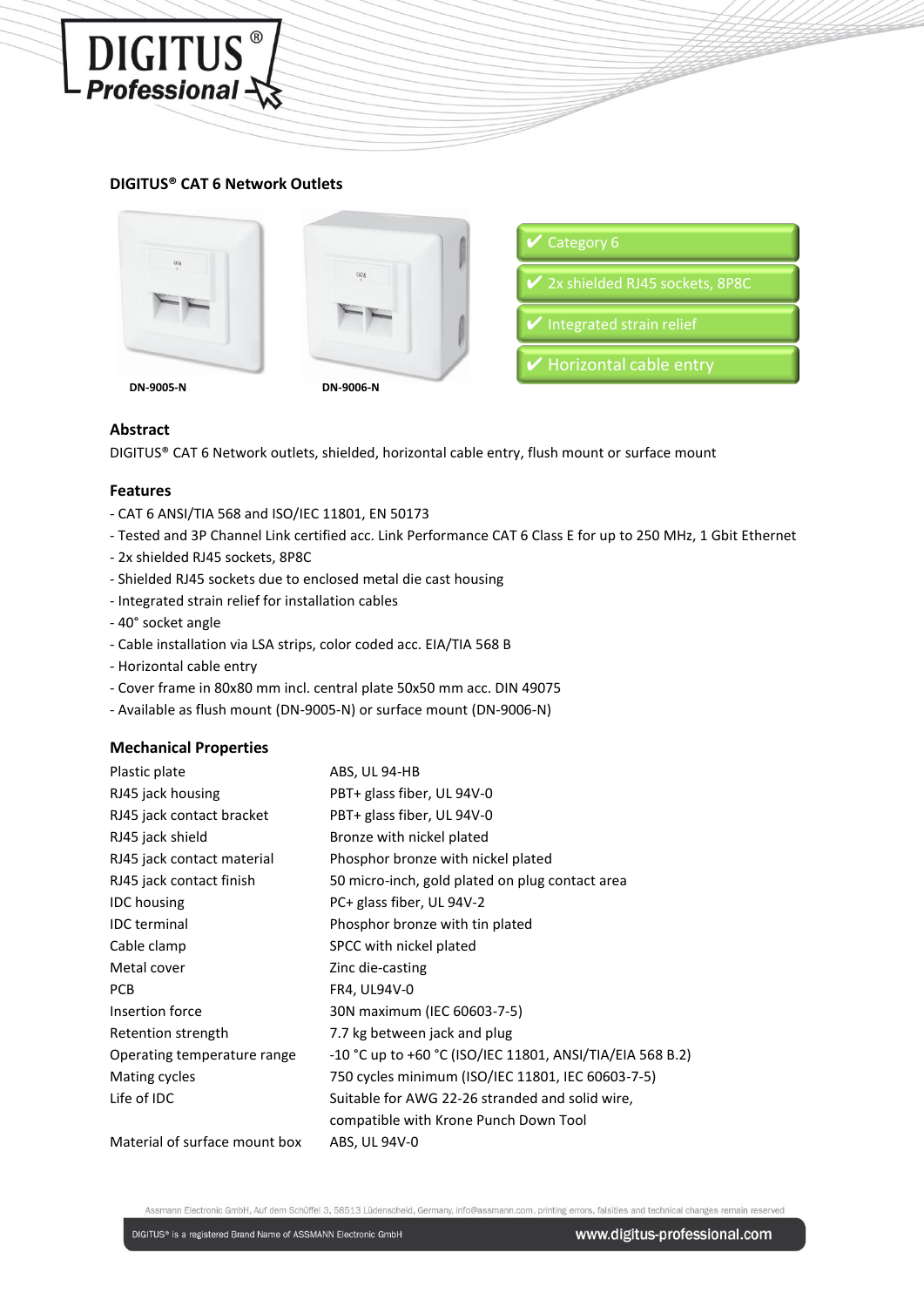#### **Product Overview**

DIGITUS<sup>®</sup>

The shielded CAT 6 network outlets from DIGITUS® are certificated to CAT 6 ANSI/TIA 568 and ISO/IEC 11801, EN 50173. The cable installation takes place via LSA strips, color coded acc. EIA/TIA 568 B with horizontal cable entry. All network outlets from DIGITUS® are available flush mount or surface mount.

## **Product Number Information**

DN-9005-N DIGITUS® CAT 6 modular wall outlet, shielded, 2x RJ45, 8P8C, LSA, flush mount DN-9005/B5-N DIGITUS® CAT 6 modular wall outlet, shielded, 2x RJ45, 8P8C, LSA, flush mount, set= 5 pcs.

DN-9006-N DIGITUS® CAT 6 modular wall outlet, shielded, 2x RJ45, 8P8C, LSA, surface mount DN-9006/B5-N DIGITUS® CAT 6 modular wall outlet, shielded, 2x RJ45, 8P8C, LSA, surface mount, set= 5 pcs.

#### **Technical Drawings**

#### **DN-9005-N & DN-9006-N**



Assmann Electronic GmbH, Auf dem Schüffel 3, 58513 Lüdenscheid, Germany, info@assmann.com, printing errors, falsities and technical changes remain reserved

51.0±0.2